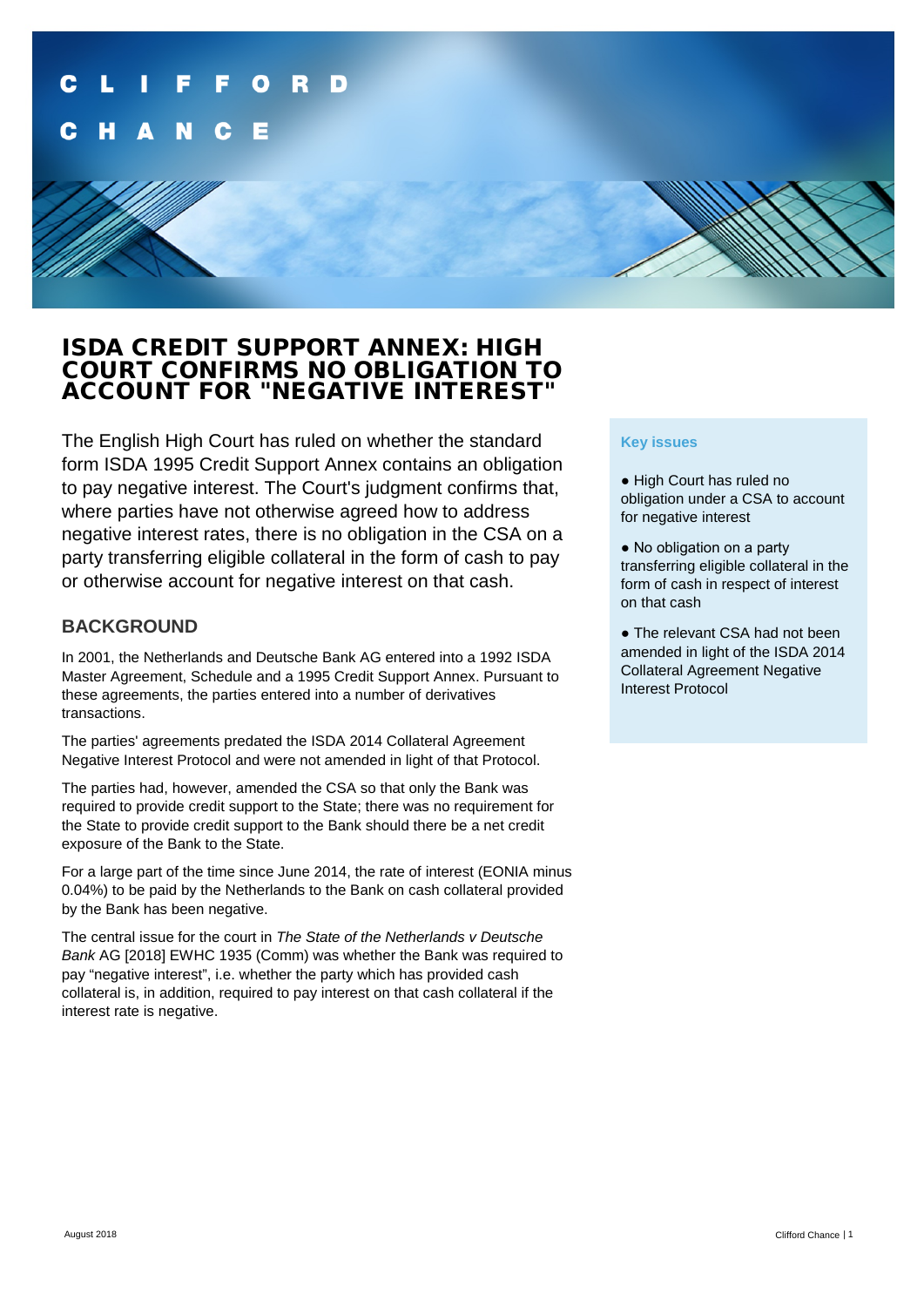#### O R D

C H A N C E

#### **THE STATE'S CLAIM**

Given the wording of para  $5(c)$ (ii) of the CSA (see text box), which provided for the Netherlands, not the Bank, to transfer Interest Amounts, the Netherlands did not contend that the Bank was obliged actually to pay negative interest.

Rather, the Netherlands argued that negative accruals should be taken into account in the calculation of other amounts payable between the parties. More particularly, the Netherlands argued that accrued but unpaid interest (including, where applicable, negative interest) should be included in the calculation of the Credit Support Balance. It emphasised the last sentence of the definition of Credit Support Balance (see text box).

The Interest Amount for an Interest Period was produced, according to the Netherlands, by summing all positive and negative amounts of daily interest. As interest accrues from day to day, the Credit Support Balance increases by the amount of positive accrued interest and decreases by the amount of negative accrued interest.

Where the aggregate of daily accruals over an interest period has been a negative number, the Netherlands accepted that there is no interest for the State to pay under paragraph 5(c)(ii). However, it argued that that did not mean that the daily accruals do not exist or should be ignored in calculating the Credit Support Balance.

## **THE COURT'S JUDGMENT**

Mr Justice Robin Knowles considered that the Netherlands had to show that there was an obligation on the Bank in respect of negative interest - but the Netherlands had failed to do so.

There is an obligation at paragraph 5(c)(ii) to transfer (pay) interest, but that requires payment by the Transferee (the Netherlands), not by the Transferor (the Bank). Paragraph 5(c)(ii) "contemplates the transfer of interest by the person holding the collateral to the other person who posted it. It does not require the person who posted the collateral to transfer interest to the person holding it."

The judge rejected the Netherlands' argument that while a positive sum by way of interest is dealt with through the machinery of paragraph 5(c)(ii), a negative sum by way of interest should be dealt with through a different machinery, namely by way of adjustment to the Credit Support Balance.

It was open to the parties to deal with negative interest, most obviously by bringing it into paragraph  $5(c)(ii)$ , but they did not do so – and there was nothing in the design of the machinery regarding the adjustment to the Credit Support Balance to support the view that this machinery was designed to handle amounts of negative interest.

### **CONCLUSION**

The importance of the need for clarity over how negative rates, and the payment of interest on posted collateral, should be treated in standard collateral documentation was reflected in the publication of the ISDA 2014 Collateral Agreement Negative Interest Protocol. This Protocol provides one

**CSA provisions** 

#### CSA, para 5(c)(ii)

"**Interest Amount.** Unless otherwise specified in Paragraph 11(f)(iii), the [State] will transfer to the [Bank] at the times specified in Paragraph 11(f)(ii) the relevant Interest Amount to the extent that a Delivery Amount would not be created or increased by the transfer….."

CSA, para 10. Definitions.

'"**Credit Support Balance**" means, with respect to a Transferor on a Valuation Date, the aggregate of all Eligible Credit Support that has been transferred to or received by the Transferee under this Annex, together with any Distributions and all proceeds of any such Eligible Credit Support or Distributions, as reduced pursuant to Paragraph 2(b), 3(c)(ii) or 6. Any Equivalent Distributions or Interest Amount (or portion of either) not transferred pursuant to Paragraph 5(c)(i) or (ii) will form part of the Credit Support Balance."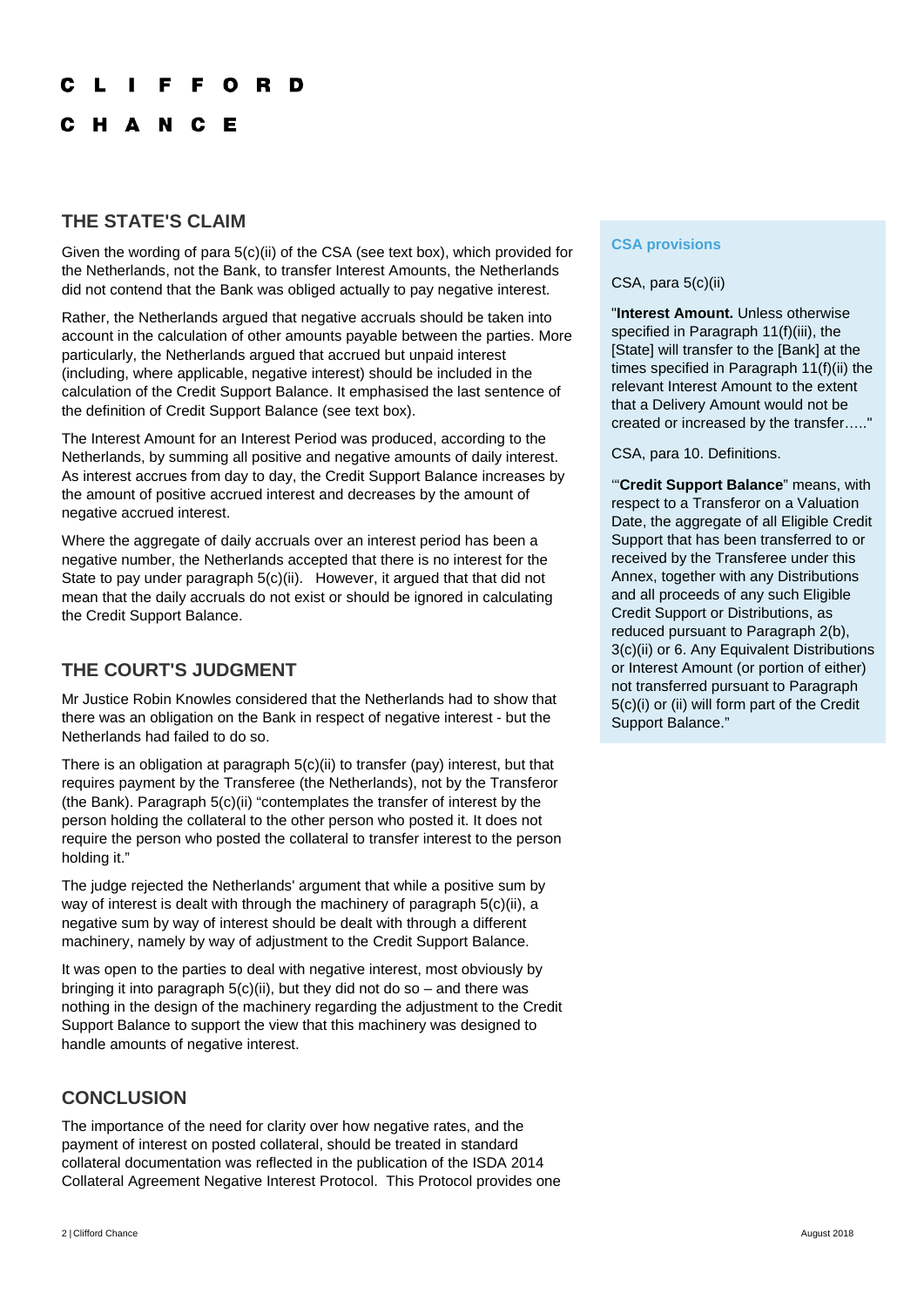# **CLIFFORD** C H A N C E

method by which parties to a CSA (or the other specified ISDA collateral standard documents) may address negative interest rates.

However, in circumstances where there is no agreement between the parties on how to address negative interest rates, this judgment provides clarification about how the payment of interest on posted collateral is to be calculated under a CSA in a negative interest environment. In short, unless the parties have expressly addressed negative interest, there is no obligation to pay or otherwise to account for negative interest.